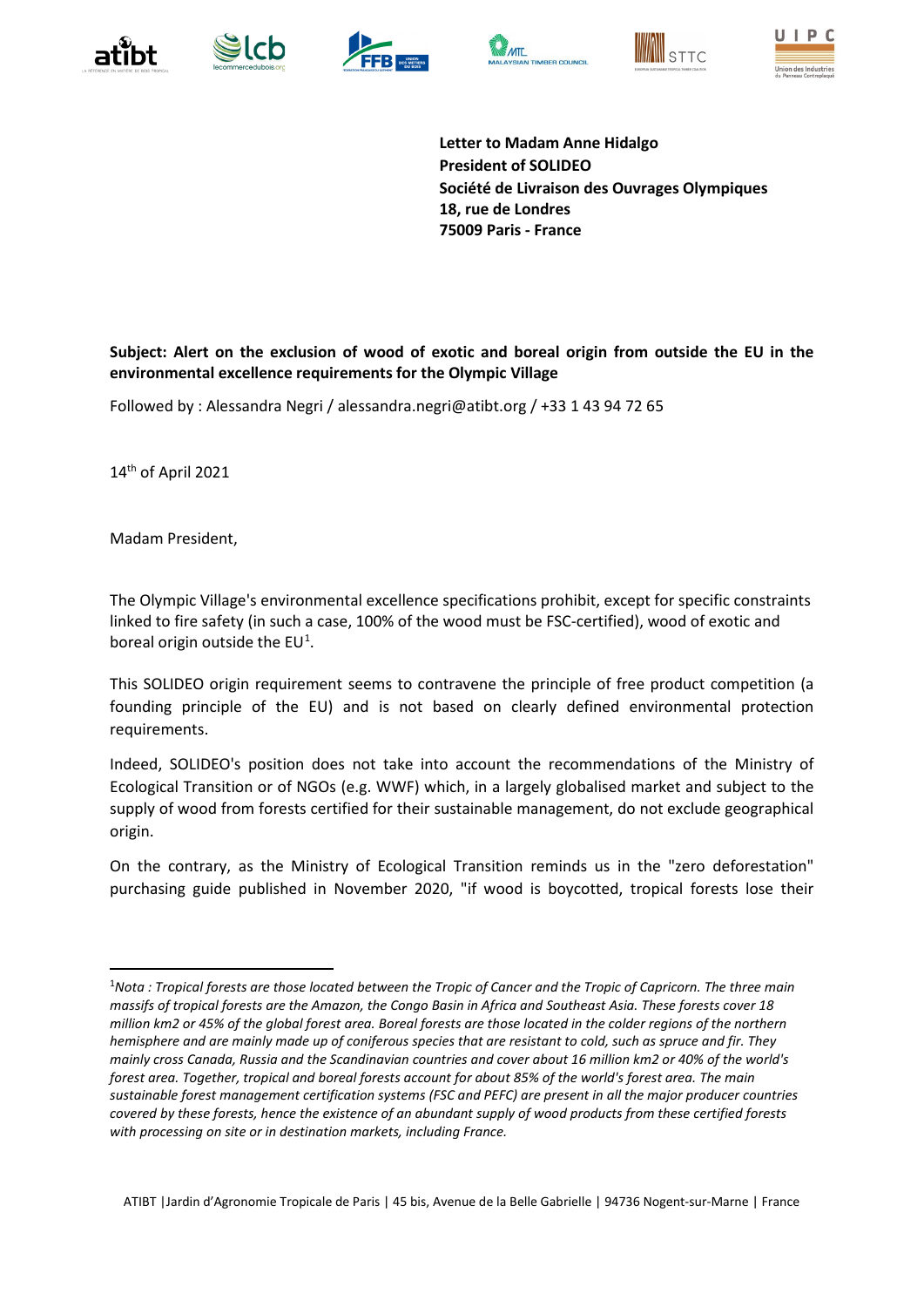











production that can be converted into foreign currency and there is strong pressure to clear them for agropastoral or agro-industrial purposes (rubber, coconut, oil palm)"<sup>[2](#page-1-0)</sup>.

To work most effectively to preserve and strengthen global ecosystems, the challenge is to promote the use of eco-certified wood, regardless of its origin.

This exclusion also undermines the investments made by many French industrialists in R&D, innovation and the development of a quality wood offer, in compliance with normative (RBUE in particular), regulatory or voluntary requirements (e.g. CTB marks) and integrating the traceability of these woods, which come from sustainable forest management.

In addition, the workers of forestry companies and the indigenous populations living near certified companies benefit greatly from the development of a sustainable timber industry. Promoting the purchase of sustainably managed tropical timber is therefore a way of maintaining their positive social and environmental impact, which deserves to be recognised by all.

The current specifications are therefore discriminatory both for exporting countries and for the many French processing companies that use this resource, while at the same time penalising jobs in the South and, in the long term, replacing this sector with other uses of the land, which we can be sure will not be neutral on the environment.

In a context of global tension on raw material supplies, the supply of exotic and boreal wood concerns numerous product families in construction as well as in interior and exterior fittings:

- Roof truss, traditional frame, glued laminated frame... made in France and using certified softwoods (spruce, fir...) from non-EU boreal forests;
- Wooden cladding made in France and incorporating renowned species such as Siberian larch or Canadian western red cedar;
- Exterior or interior woodwork and fittings made from plywood panels of okoumé from the Congo Basin or other non-EU species ;
- Wooden decks made of tropical wood, generally from Africa or South America (e.g. ipe, cumaru, macarenduba, padouk, itauba, etc.);
- Etc ;

Thus, a good number of the French companies concerned, whether they are manufacturers of plywood panels, decking, cladding or glued laminated timber frames, transform all or part of this wood in our territories, with undeniable local spin-offs.

In conclusion, our compliance with the recommendations of the Ministry of Ecological Transition<sup>[3](#page-1-1)</sup>, as well as with the European Union's Timber Regulation, and particularly the requirement for certification and traceability of wood, which guarantees the preservation of the world's forests and their biodiversity while combating climate change (carbon challenge), confirms the relevant response provided by all of our products, whatever their origin, to the strongest environmental requirements and more broadly to the UN's sustainable development objectives.

<span id="page-1-0"></span><sup>&</sup>lt;sup>2</sup>[https://www.ecologie.gouv.fr/sites/default/files/Guide\\_politique\\_achat\\_public\\_zero\\_deforestation\\_18nov2020.pdf](https://www.ecologie.gouv.fr/sites/default/files/Guide_politique_achat_public_zero_deforestation_18nov2020.pdf) , p30

<span id="page-1-1"></span><sup>&</sup>lt;sup>3</sup> Zero Deforestation Purchasing Guide